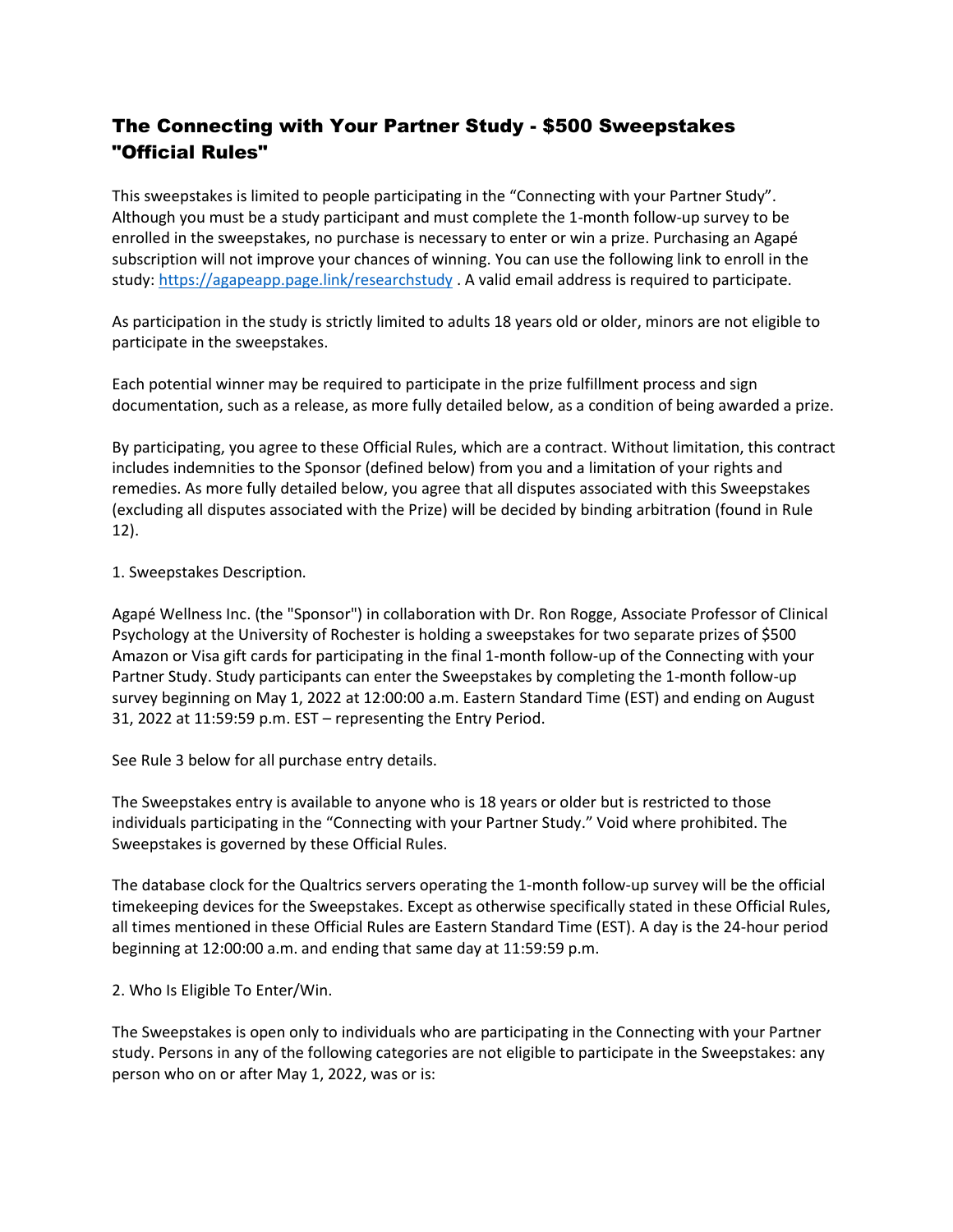a. an Agapé employee;

b. a member of Dr. Rogge's research lab at the University of Rochester;

c. an immediate family member (defined as spouse, IRS dependent or biological, foster, in-law, adoptive or step- mother, father, sister, brother, daughter or son) of, or anyone who resides in the same household as, any person in any of the preceding categories.

An eligible individual who attempts to enter the Sweepstakes is hereafter referred to as "Participant". Each Participant unconditionally accepts and agrees to comply with and abide by these Official Rules.

3. How To Enter The Sweepstakes.

Become a part of the Connecting with Your Partner Study: To enter the Sweepstakes you must be a participant of the Connecting with Your Partner Study sponsored by Agapé Wellness Inc. in collaboration with Dr. Ron Rogge, Associate Professor of Clinical Psychology at the University of Rochester. You can use the following link to enroll in the study:<https://agapeapp.page.link/researchstudy>.

Complete the 1-month Follow-Up Survey: Once you have successfully enrolled in the Connecting with Your Partner Study, you will be sent emails helping you through the various aspects of the study over the following month. Your participation in the study will conclude with invitations to complete the final 1-month follow-up survey. Once you have completed the final 1-month follow-up survey, you will automatically be entered into the Sweepstakes. Note that the winner will be notified via email.

Thus, there is only one way to enter the Sweepstakes:

A. Participating in the Connecting with your Partner study and completing the 1-month follow-up survey

An eligible Participant will automatically receive one entry (each an "Entry") into the Sweepstakes when they complete the 1-month follow-up survey at the end of their participation in the Connecting with your Partner Study. If by reason of any problem, whether mechanical, technical, due to human error or omission or other means the order cannot be completed, no Entry will be recorded. When you submit the final 1-month follow-up survey on Qualtrics and it is successfully received and recorded by the website servers, that will be the date and time of the submitted entry. Entries are recorded in EST, regardless of where in the Territory the Participant is located and must be received no later than August 31, 2022 at 11:59:59 p.m. EST.

B. Limits:

There is a limit of one Entry per Participant. Any subsequent entry(ies) will be disqualified and any person submitting purported entries in excess of the above-stated limit may be disqualified in Sponsor's sole discretion. Participants may not share an email address with any other participant for purposes of entering the Sweepstakes.

# 4. Drawing/Odds of Winning.

Two potential winners will be selected from among all eligible Entries received for the entire Entry Period in a random prize drawing on or about September 6, 2022, conducted by an independent researcher unaffiliated with Agapé Wellness Inc. selected by Dr. Rogge. The odds of winning a prize will be determined by the number of eligible Entries received. Limit one prize per Participant.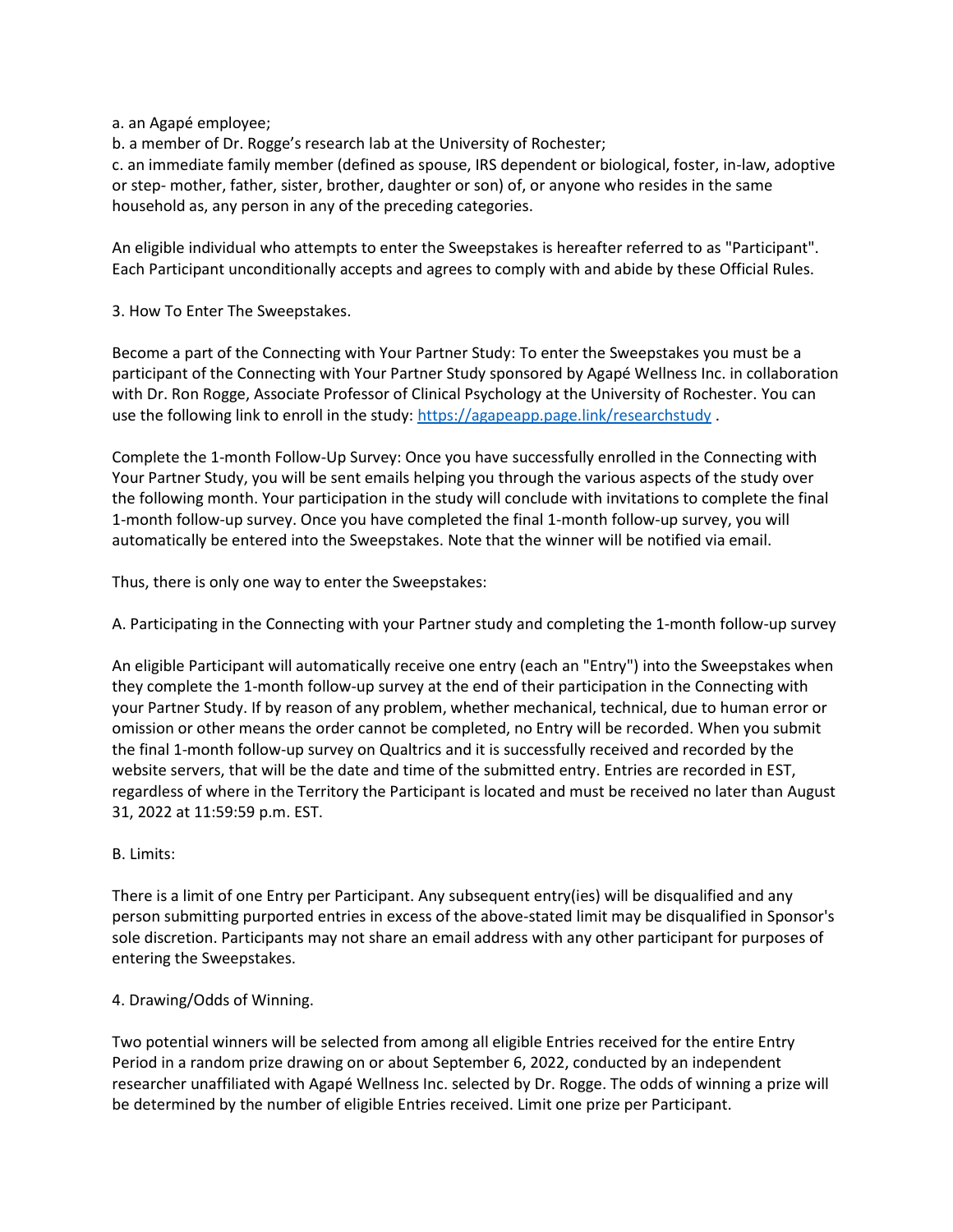# 5. Winner Notification.

Sponsor will notify the potential winners by email within approximately two business days after the random prize drawing. The potential winner must respond within five business days of receipt of email in accordance with the notification instructions and provide the Agapé Wellness Inc. with all requested information, which may include, without limitation: Participant's first and last name, street address, city, state, ZIP Code and phone number.

Prize claim documents ("Prize Claim Documents") will then be sent to the potential winner via email and/or mail. The Prize Claim Documents for the potential winner will also include a declaration of eligibility/release of liability/prize acceptance and publicity release (where permitted by law), and any other documentation reasonably requested by Sponsor, all of which the potential winner must complete and return within seven days of the date the Prize Claim Documents are sent to the potential winner.

All Prize Claim Documents received after the deadline shall be deemed void, and the potential winner may be disqualified. Prize Claim Documents that are complete and duly submitted to Agapé Wellness Inc. within the required period will be verified within approximately four weeks after the Prize Claim Documents are received, or as soon thereafter as reasonably practical, and once verified, the winner will be contacted to coordinate delivery of the prize.

If the potential prize winner cannot be reached after Sponsor or its representative has made a reasonable effort to contact them, declines a prize for any reason, or fails or refuses to properly sign and return all Prize Claim Documents by the redemption deadline or if the Prize Claim Documents or any portion of a prize is returned as unclaimed or undeliverable to any potential winner, or if it is discovered that a potential winner made any false statement in any Prize Claim Documents, or if the potential prize winner is at any time found to be ineligible or otherwise in violation of these Official Rules (including, without limitation, by using multiple sets of contact information or any other method in an attempt to circumvent the above-stated Entry limitations), that a potential winner has registered for the Sweepstakes using more than one email address or Digital Device, or if the potential winner declines a prize, or fails to comply with these Official Rules, such potential winner will be disqualified and will forfeit the prize and all rights to the prize they otherwise might have received.

The Sponsor will attempt to award any such prize to an alternate winner, but will not pursue more than three alternates for each prize, time permitting. The submission of Prize Claim Documents is solely the responsibility of the potential winner. Prize Claim Documents submitted become the sole property of Sponsor and will not be returned; Sponsor shall not be responsible to correspond with Participants. When sending Prize Claim Documents to Agapé Wellness Inc., it is strongly recommended that Participants retain a photocopy of all Prize Claim Documents submitted, and send the submission using Registered, Certified or Express Mail with a receipt of mailing (although proof of mailing does not constitute proof of delivery).

# 6. Prizes.

Two \$500 Prizes: Each Prize includes a gift card to either Amazon or Visa valued at \$500. Each Prize is subject to Terms in Rule 7.

Total Number of Prizes: 2; Total ARV of \$1,000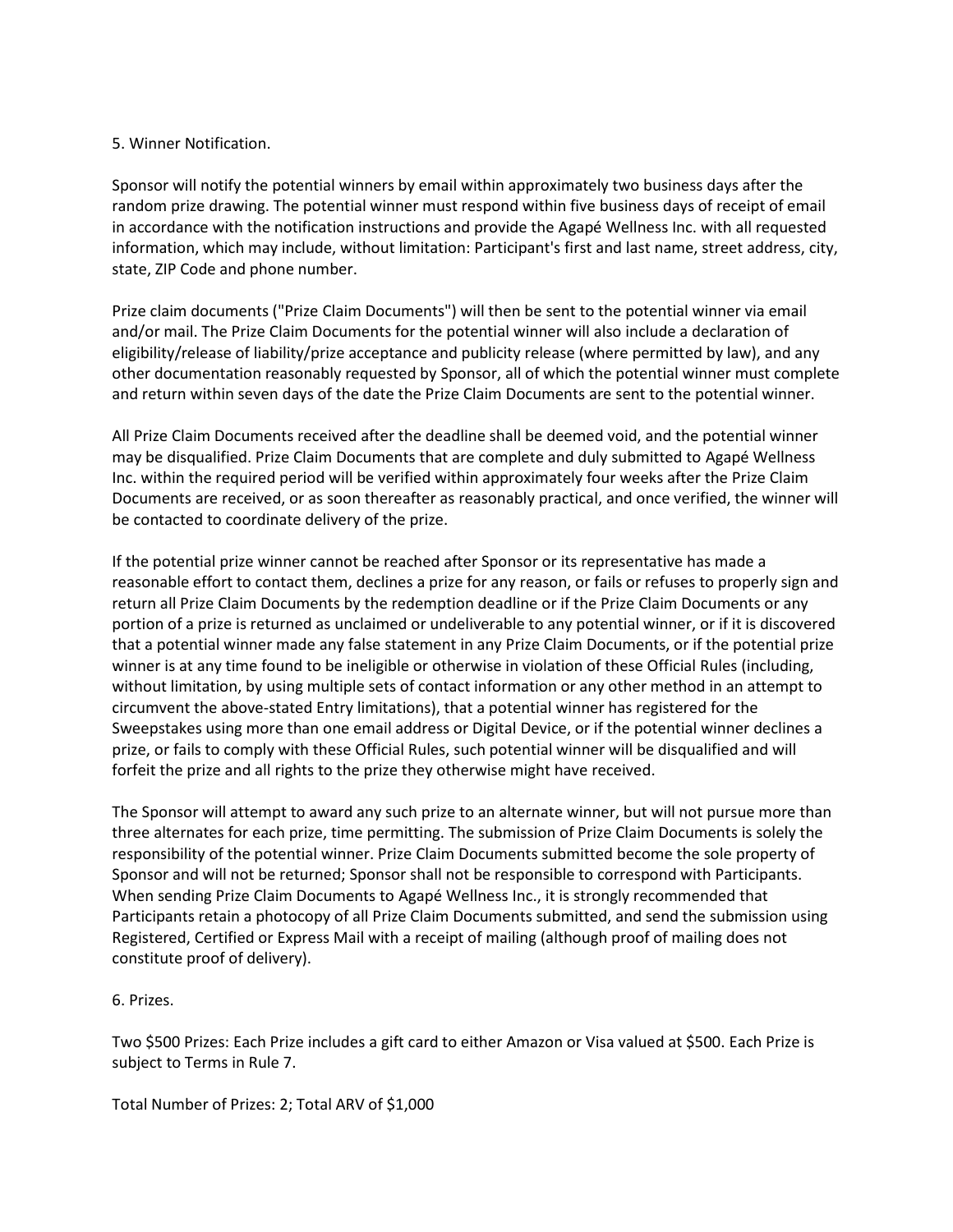# 7. Prize/Entry Conditions/Restrictions.

A. Entry Conditions: Each Participant acknowledges and agrees that the decisions of Sponsor shall be final, binding and conclusive in all matters relating to the Sweepstakes. Any person attempting to forge Prize Claim Documents or defraud Sponsor or any of the Sweepstakes Entities (defined below) in any way may be prosecuted to the fullest extent permitted under the law. In the event of a dispute concerning the identity of a Participant, the Participant will be declared to be the registered account holder of the email address associated with the disputed Sweepstakes Entry, but only if that person meets all other eligibility criteria. Otherwise, the Sweepstakes Entry may be disqualified, and any potential Prize won will be forfeited in Sponsor's sole discretion.

B. Prize Terms And Restrictions: Sponsor does not represent that any money provided as part of the prize to help towards taxes will be sufficient to cover winner's potential tax liability associated with winning the prize. If a winner is not able to utilize in any portion of a Prize, that unused portion will not be substituted for cash or any other prize.

All details and other restrictions of Prizes not set forth in these Official Rules will be determined by Sponsor in its sole discretion. Sponsor reserves the right to refrain from conducting any advertising or publicity associated with a winner for any reason. There is no transfer, substitution or cash equivalent for any prize. All income taxes (including, without limitation, federal, state and/or local income taxes) on or connected with any prize, and the reporting consequences thereof, are solely the responsibility of the winner. If required by law, Sponsor reserves the right to withhold and remit to the appropriate taxing authorities the amount of any taxes due.

# 8. General Release And Conditions Of Participation.

Agapé Wellness Inc. and all of their respective shareholders, officers, directors, agents, representatives and employees (individually and collectively "Sweepstakes Entities") are not responsible for:

a. incomplete, misdirected, late, lost, garbled, unintelligible, damaged, stolen, non-delivered or postagedue submissions of Prize Claim Documents or other Sweepstakes-related materials whether caused by Participants, wireless carriers, Internet Service Providers ("ISP") or unauthorized human intervention; b. any damage to a Participant's or other person's computer system or Digital Device which is caused or occasioned by participating in the Connecting with your Partner Study, Sweepstakes or claiming a Sweepstakes prize;

c. technical difficulties or failures of any kind including, but not limited to, lost, interrupted, inaccessible or unavailable networks, servers, satellites, Internet, Digital Device or wireless carriers, websites or other connection, availability or accessibility problems arising in connection with or over the course of the Sweepstakes;

d. miscommunications or failed, jumbled, scrambled, delayed, dropped, interrupted, lost, non-delivered or misdirected computer, telephone, Digital Device, email, mobile or cable transmissions or hardware, software, program or programming malfunctions, failures or difficulties of any kind including, but not limited to: malfunctions, interruptions or disconnections in transmissions or connections, phone lines, network hardware or software, computers, equipment, programming errors, cable, satellite, cellular tower or ISP or wireless carriers;

e. any technical malfunctions, failures or difficulties, printing errors, clerical, typographical or other errors, including in any Sweepstakes materials or any Prize Claim Documents;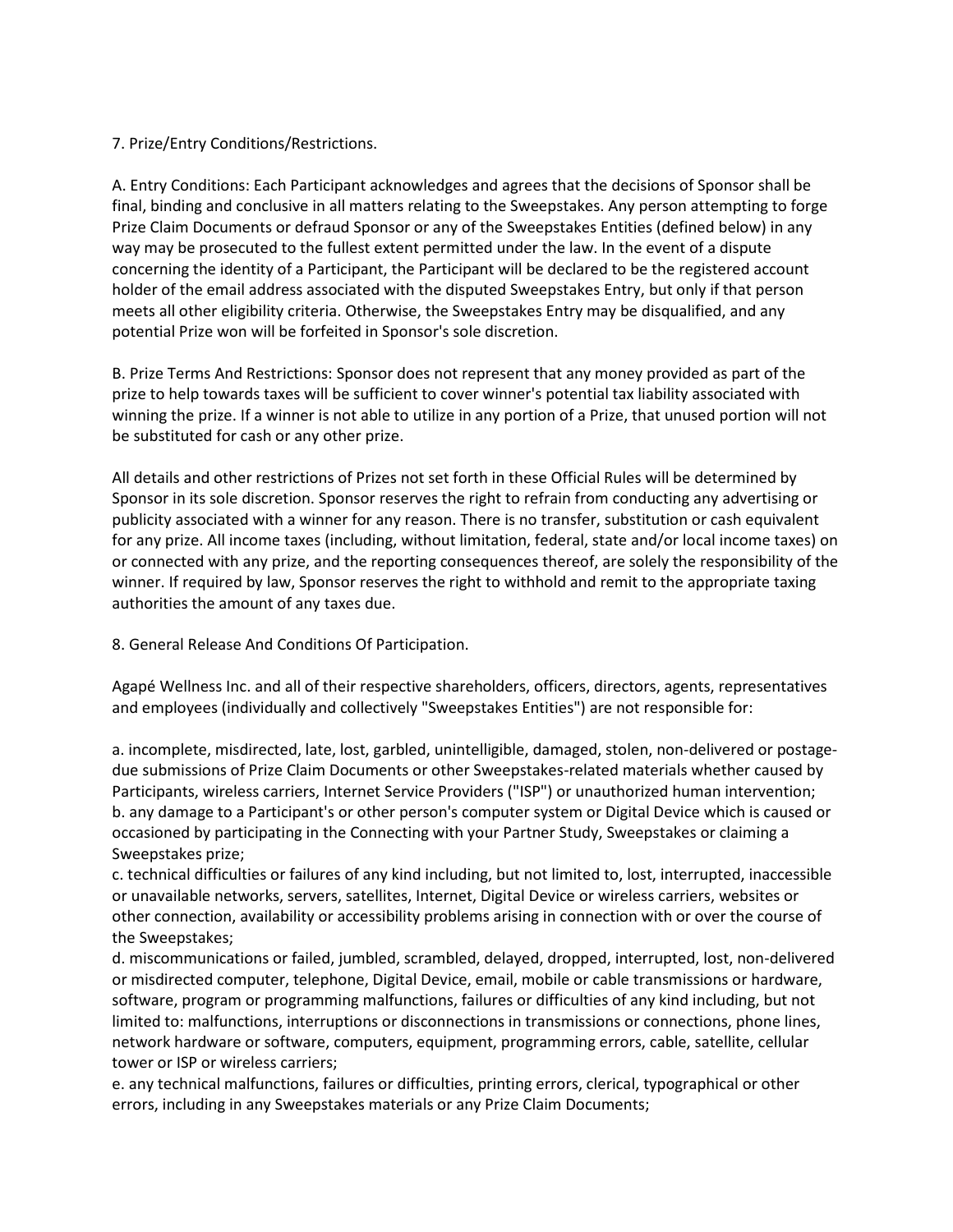f. any errors or failures of any kind, whether human, mechanical, clerical, electronic, interruption of power, digital, mobile or technical in nature, or unauthorized human intervention;

g. any incorrect or inaccurate information, whether caused by the Connecting with Your Partner Study or Agapé Wellness Inc. or tampering, hacking, or by any equipment or programming associated with, or utilized in the Sweepstakes, including, without limitation, Entries that are submitted by automated computer programs or other illegitimate means;

h. the incorrect or inaccurate capture of information or the failure to capture or loss of any information; or

i. communications that are undeliverable as a result of any form of active or passive filtering of any kind, insufficient space in a Participant's email or voicemail inbox.

Sponsor reserves the right to restrict or void entries or participation from any IP address, Digital Device or other identifiable source if it detects any suspicious entry and/or participation.

Important: By participating in the Sweepstakes, each Participant hereby releases and agrees to hold the Sweepstakes Entities harmless from and against any and all costs, injuries, losses or damages of any kind, including, without limitation, property damage, death and bodily injury (whether due to negligence or otherwise), due in whole or in part, directly or indirectly, to participation in the Sweepstakes or any Sweepstakes-related activity or the receipt, use or misuse of any Prize.

Participants waive the right to assert as a cost of winning any Prize, any and all costs of verification and redemption or travel to claim said Prize and any liability and publicity which might arise from claiming or seeking to claim said Prize. By participating in the Sweepstakes, each verified winner hereby agrees and grants Sponsor the right, but not the obligation, to the use of his or her name, voice and likeness, along with his or her address (city and state) and any statements made by or attributed to such winner in any and all media, now known or hereafter devised, without notice, review or approval, in perpetuity and throughout the world for advertising, commercial and promotional purposes in connection with the Sweepstakes and other promotions without further compensation (except where prohibited by law), and releases the Sweepstakes Entities from any liability with respect thereto.

9. Digital Device Requirements.

Using a Digital Device and/or operating system not supported by Agapé Wellness Inc. may prevent eligibility in the Sweepstakes due to the necessity of participating in the Connecting with Your Partner Study and utilizing the Agapé App. Your Digital Device must support the operating system that the Agapé App requires for your specific device. While all efforts are made to support current operating systems and Digital Devices based on the Agapé App System Requirements, new operating systems and/or Digital Devices may not be supported if brought to market after the development of this Sweepstakes. Sponsor is not responsible for any browser or device supporting issues.

Agapé App System Requirements:

Android™ 5 LOLLIPOP or higher iOS 13.0+ compatible with iPhone®

10. Disclaimer Of Warranties.

To the fullest extent permitted by applicable law, the Sweepstakes Entities make no warranties, and hereby disclaim any and all warranties, express or implied, concerning any prize in connection with the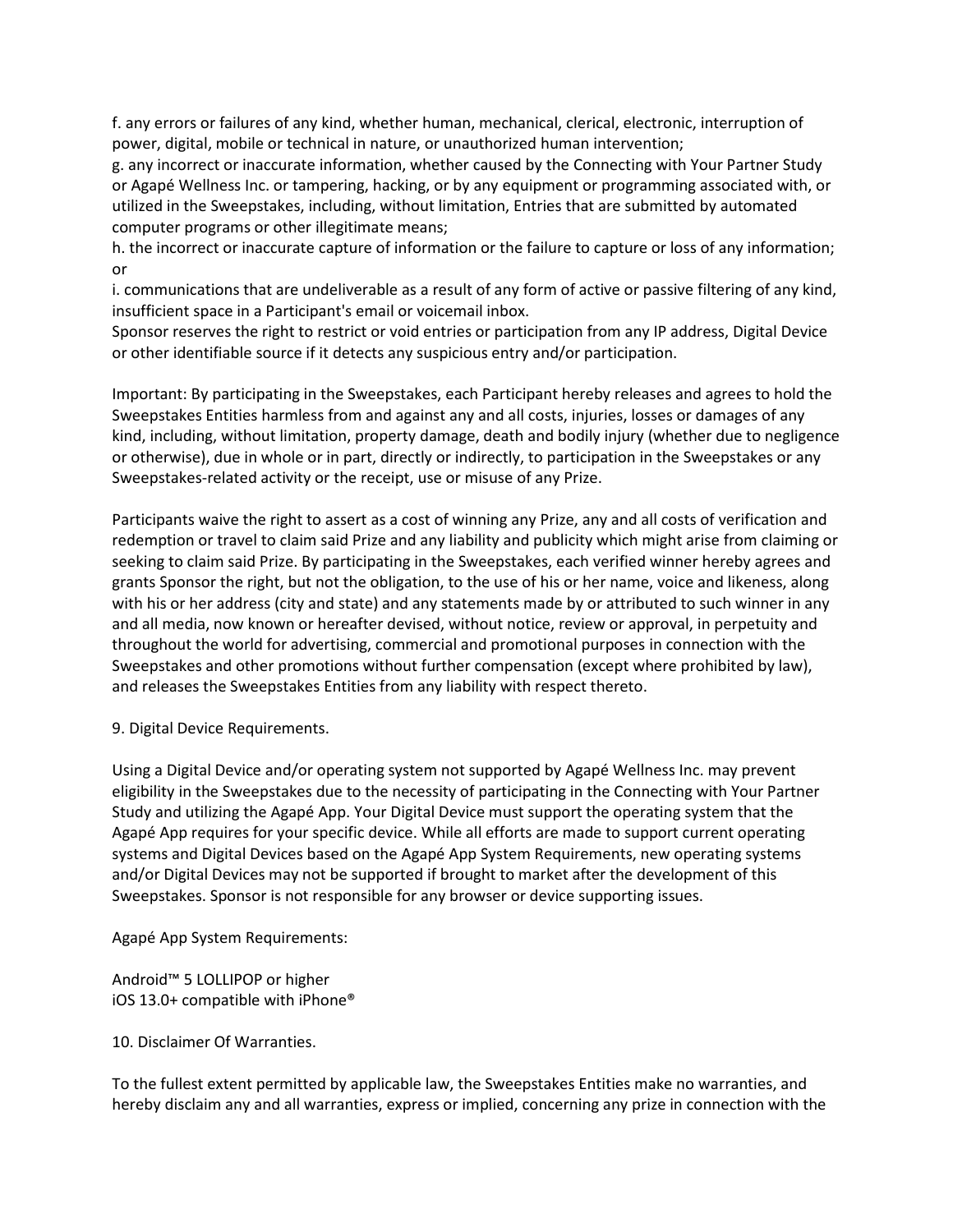Sweepstakes. Without limiting the generality of the foregoing, such prizes are provided "as is" without warranty of any kind, either express or implied, and, to the fullest extent permitted by applicable law, the Sweepstakes Entities hereby disclaim all such warranties, including but not limited to, the implied warranties of merchantability, fitness for a particular purpose and/or non-infringement.

## 11. Miscellaneous.

## A. Disqualification:

It is the Participant's sole responsibility to ensure that they have complied in full with all conditions and requirements contained in these Official Rules. If any potential winner is found to be ineligible, or if they have not complied with these Official Rules, or declines a prize for any reason prior to award, such potential winner will be disqualified, and the prize forfeited. No mechanically reproduced, illegible, incomplete, forged, software-generated, third-party or other automated or robotic entries, in whole or in part, will be accepted. Entries made by any individual or any entity other than the Participant and/or originating by any other mechanism, including but not limited to commercial sweepstakes subscription notification and/or entering services, will be declared invalid and disqualified from this Sweepstakes. Sponsor reserves the right in its sole discretion to disqualify any individual who is found to be tampering with the Entry process or the operation of the Sweepstakes; to be acting in violation of these Official Rules; or to be acting in an unsportsmanlike or disruptive manner, or with the intent to disrupt or undermine the legitimate operation of the Sweepstakes, or to annoy, abuse, threaten or harass any other person. The Sponsor reserves the right to seek damages and other remedies (including attorneys' fees) from any such person to the fullest extent permitted by law.

# B. Force Majeure/Printing and Production Errors:

Sponsor reserves the right, without prior notice and at any time, to terminate the Sweepstakes, in whole or in part, or modify, suspend or extend the Sweepstakes or Sweepstakes materials in any way, if it determines, in its sole discretion, that Agapé Wellness Inc., any Sweepstakes materials and/or Prize Claim Documents reflect printing, production or other errors, or if it determines, in its sole discretion, that the Sweepstakes is impaired or corrupted or that fraud or technical problems, failures, malfunctions or errors (including, without limitation, viruses or other deleterious programs or materials, glitches or printing or production errors) have destroyed or severely undermined the proper Entry, integrity and/or feasibility of the Sweepstakes. In the event Sponsor is prevented from continuing with the Sweepstakes as contemplated herein by any event beyond its control, including but not limited to fire, flood, natural or man-made health epidemic, pandemic, earthquake, explosion, labor dispute or strike, acts of God or public enemy, satellite or equipment failure, riot or civil disturbance, terrorist threat or activity, war (declared or undeclared) or any federal, state or local government law, order or regulation, public health crisis, order of any court or jurisdiction or other cause not reasonably within Sponsor's control, then subject to any governmental approval which may be required, Sponsor shall have the right to modify, suspend, extend or terminate the Sweepstakes. Only the type and quantity of prizes described in these Official Rules will be awarded.

# C. Invalidity:

The invalidity or unenforceability of any provision of these Official Rules shall not affect the validity or enforceability of any other provision. In the event that any provision is determined to be invalid or otherwise unenforceable or illegal, these Official Rules shall otherwise remain in effect and shall be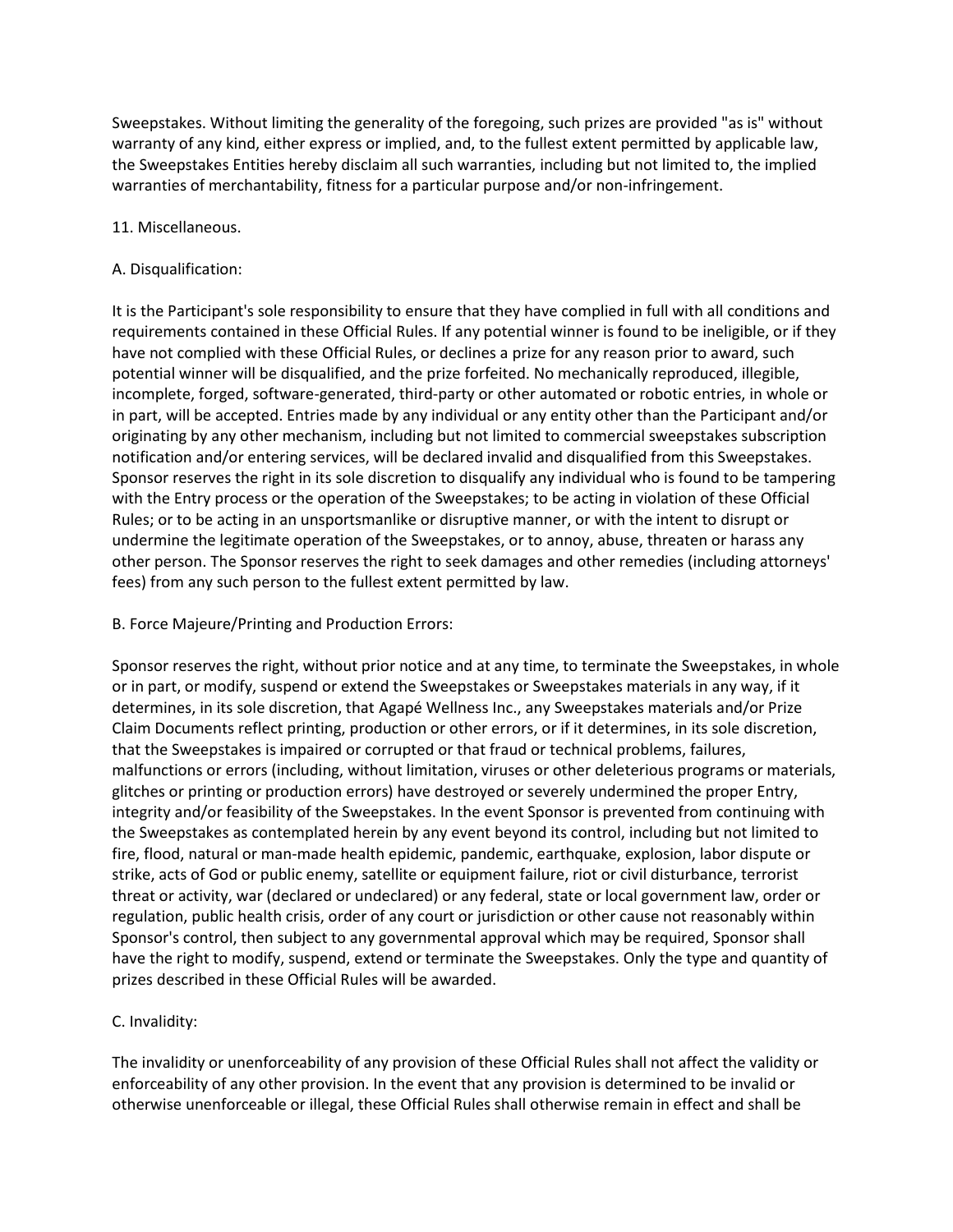construed in accordance with their terms as if the invalid or illegal provision were not contained herein. Headings and captions are used in these Official Rules solely for ease of reference and shall not be deemed to affect in any manner the meaning or intent of these Official Rules or any provision hereof. These Official Rules cannot be modified or amended in any way except in writing by a duly authorized representative of Sponsor.

# D. Governing Law:

All issues and questions concerning the construction, validity, interpretation and enforceability of these Official Rules or the rights and obligations as between Participant and Sponsor, subsidiaries, affiliates, related companies, franchisees, local advertising cooperatives, Agapé app and Website developers, digital/advertising/promotion agencies, Agapé Wellness Inc. or any of their respective shareholders, officers, directors, agents, representatives or employees in connection with the Sweepstakes shall be governed by and construed in accordance with the internal laws of the State of New York including procedural provisions without giving effect to any choice of law or conflict of law rules or provisions that would cause the application of any other state's or jurisdiction's laws. All claims solely against Agapé Wellness Inc. arising from or in connection with the Prizes shall be governed by and construed in accordance with the internal laws of the State of New York including procedural provisions without giving effect to any choice of law or conflict of law rules or provisions that would cause the application of any other state's or jurisdiction's laws. All claims will be resolved individually without resorting to any class action pursuant to Rule 12 below.

# E. Privacy:

Except as otherwise contemplated in these Official Rules, Participants' contact information, Agapé app data and usage, and survey data collected by Sponsor in connection with the Sweepstakes will be used by Sponsor in accordance with the Sponsor's Privacy Policy.

# 12. Dispute Resolution.

# A. Sweepstakes Entities:

By participating in this Sweepstakes, each Participant agrees that:

a. any claim, dispute or controversy (whether in contract, tort or otherwise) Participant may have against any of the Sweepstakes Entities arising out of, relating to or connected in any way with the Sweepstakes, the awarding or redemption of the Prizes, or the determination of the scope or applicability of this agreement to arbitrate, will be resolved exclusively by final and binding arbitration; b. this arbitration agreement is made pursuant to a transaction involving interstate commerce, and shall be governed by the Federal Arbitration Act ("FAA"), 9 U.S.C. §§ 1-16;

c. the arbitration shall be held at a location determined by Agapé Wellness Inc. pursuant to the Rules and Procedures (provided such location is reasonably convenient for Participant), or at such other location as may be mutually agreed to by the Participant and Sponsor;

d. the arbitrator's decision shall be controlled by the terms and conditions of these Official Rules and any of the other agreements referenced herein that the Participant may have entered into in connection with the Sweepstakes;

e. the arbitrator shall apply New York law for claims against Sponsor and applicable statutes of limitations, and shall honor claims of privilege recognized at law;